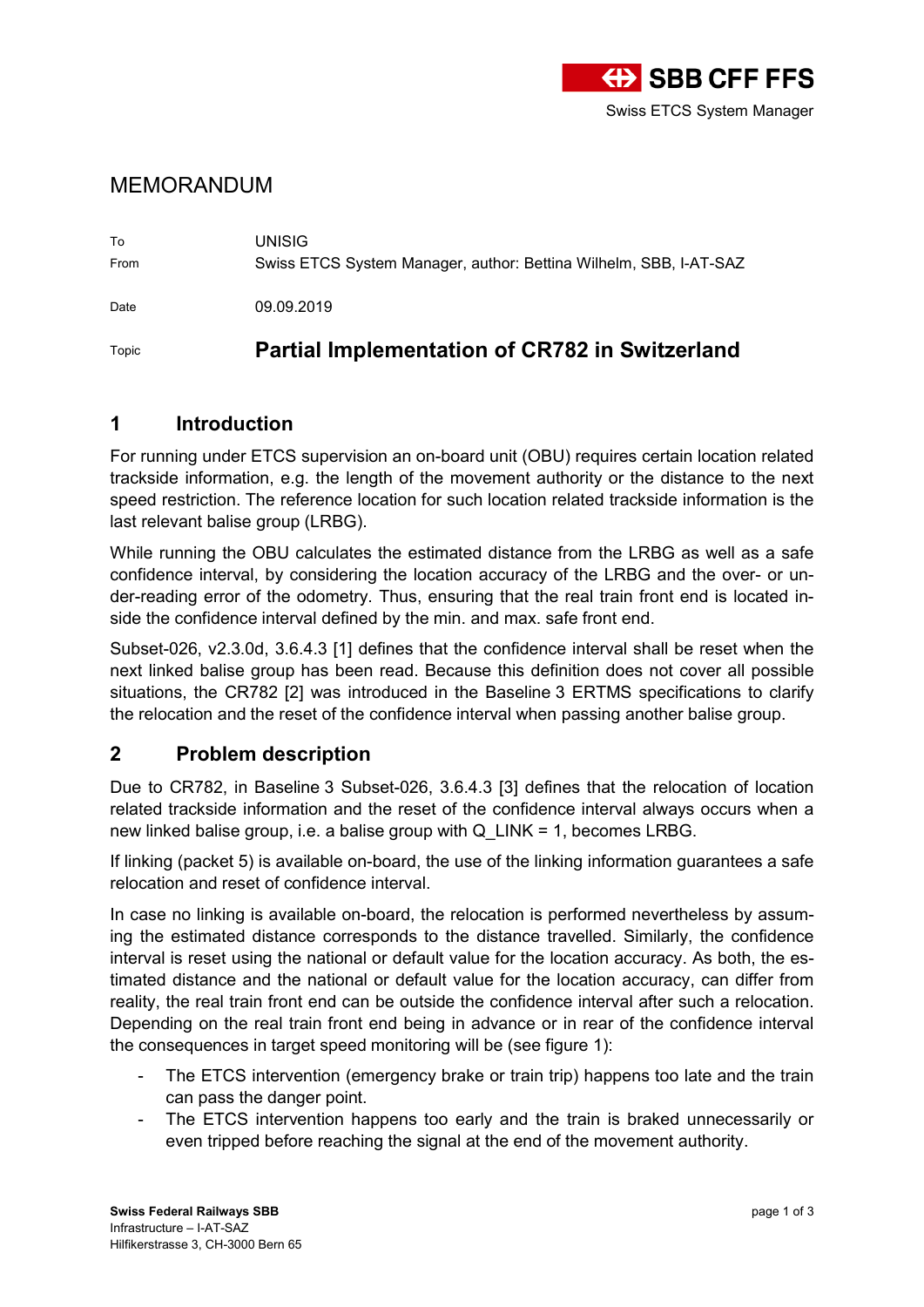





Figure 1: Real train front end versus confidence interval

Both consequences are not acceptable in operation. While a delayed ETCS intervention will lead to a potentially hazardous situation clearly affecting the safety, a premature ETCS intervention will negatively affect the stability and performance of the railway operation.

In addition, Subset-026, 3.6.4.7 [\[3\]](#page-2-2) defines, that the OBU shall calculate an additional confidence interval for location related information transmitted by an unlinked balise group, i.e. a balise group with Q LINK = 0. This confidence interval is also reset when another linked balise group becomes the LRBG leading to the train front end potentially being outside the confidence interval.

Already during the discussion of CR782 significant safety concerns were voiced by the industry (UNISIG) and the railways (EEIG) [\[2\]](#page-2-1). These safety concerns lead to CR870 [\[4\],](#page-2-3) but neither that CR nor any changes to CR782 were introduced into the ERTMS Baseline 3 specifications [\[3\]](#page-2-2). Instead it was noted, that it is the trackside's responsibility to provide linking information when necessary.

However, it was not considered that using linking could be difficult or even impossible for level 1 applications with complex trackside topologies or old interlockings / signalling systems that do not provide point positions dependent information.

In addition, in case of an unlinked balise group transmitting a temporary speed restriction (TSR) the use of linking is simply impossible, since an unlinked balise cannot be included in the linking information.

Consequently, several suppliers have not (fully) implemented CR782 in their Baseline 3 OBU [\[5\]](#page-2-4), [\[6\]](#page-2-5) due to safety concerns. To date, no problems have been observed in operation with their Baseline 3 OBU.